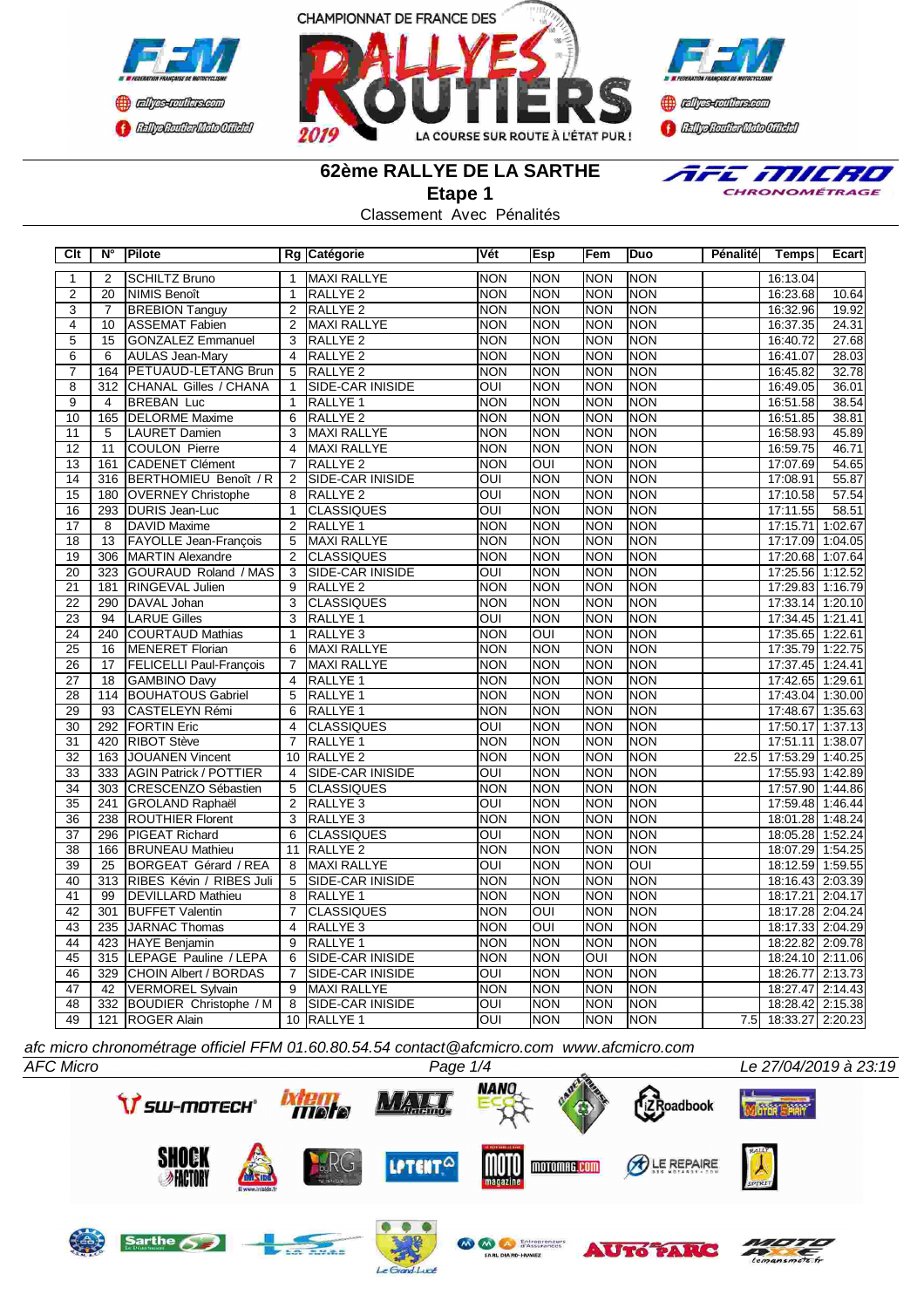





## 62ème RALLYE DE LA SARTHE Etape 1

### Classement Avec Pénalités



| Clt             | $\overline{\mathsf{N}^{\circ}}$ | <b>Pilote</b>                |                 | Rg Catégorie            | Vét                     | <b>Esp</b> | lFem                    | Duo        | <b>Pénalité</b> | <b>Temps</b>     | Ecart   |
|-----------------|---------------------------------|------------------------------|-----------------|-------------------------|-------------------------|------------|-------------------------|------------|-----------------|------------------|---------|
| 50              | 54                              | <b>DEBURCK Philippe</b>      |                 | 10 MAXI RALLYE          | <b>OUI</b>              | <b>NON</b> | <b>NON</b>              | <b>NON</b> |                 | 18:34.99 2:21.95 |         |
| 51              |                                 | 324 TRIGOLET Christophe / T  | 9               | <b>SIDE-CAR INISIDE</b> | $\overline{OUI}$        | <b>NON</b> | <b>NON</b>              | <b>NON</b> | 7.5             | 18:36.77 2:23.73 |         |
| 52              | $\overline{53}$                 | <b>COMBRET Frédéric</b>      | 11              | <b>MAXI RALLYE</b>      | <b>NON</b>              | <b>NON</b> | <b>NON</b>              | <b>NON</b> |                 | 18:37.63 2:24.59 |         |
| 53              | 33                              | <b>GRANDJEAN Jacques</b>     | 12              | MAXI RALLYE             | $\overline{\text{OUI}}$ | <b>NON</b> | <b>NON</b>              | <b>NON</b> |                 | 18:40.50 2:27.46 |         |
| 54              | 168                             | <b>STEPHAN Pierre</b>        | $\overline{12}$ | <b>RALLYE 2</b>         | <b>NON</b>              | <b>NON</b> | <b>NON</b>              | <b>NON</b> |                 | 18:42.70 2:29.66 |         |
| 55              | 105                             | SIMONNET Hervé               | 11              | RALLYE 1                | OUI                     | <b>NON</b> | <b>NON</b>              | <b>NON</b> |                 | 18:43.40 2:30.36 |         |
| 56              | 426                             | <b>GATE Damien</b>           | 12 <sup>2</sup> | RALLYE <sub>1</sub>     | <b>NON</b>              | <b>NON</b> | <b>NON</b>              | <b>NON</b> |                 | 18:43.78 2:30.74 |         |
| 57              | 45                              | <b>DUSSUBIEUX Jean-Phili</b> | 13              | <b>MAXI RALLYE</b>      | OUI                     | <b>NON</b> | <b>NON</b>              | <b>NON</b> |                 | 18:47.09 2:34.05 |         |
| 58              | 327                             | CAMUS Christian / CAMU       | 10 <sup>1</sup> | SIDE-CAR INISIDE        | OUI                     | <b>NON</b> | <b>NON</b>              | <b>NON</b> |                 | 18:47.34 2:34.30 |         |
| 59              | 421                             | <b>FILLON Joël</b>           | $\overline{13}$ | <b>RALLYE 1</b>         | <b>NON</b>              | <b>NON</b> | <b>NON</b>              | <b>NON</b> |                 | 18:48.22         | 2:35.18 |
| 60              | $\overline{21}$                 | <b>MAUREL Eric</b>           |                 | 14 MAXI RALLYE          | <b>NON</b>              | NON        | <b>NON</b>              | <b>NON</b> |                 | 18:51.66 2:38.62 |         |
| 61              | 95                              | LOUSSEREAUX David            | 14              | RALLYE <sub>1</sub>     | <b>NON</b>              | NON        | <b>NON</b>              | <b>NON</b> |                 | 18:57.43 2:44.39 |         |
| 62              | 41                              | JOZON Luc / FORTIN Ro        | 15              | <b>MAXI RALLYE</b>      | <b>NON</b>              | <b>NON</b> | <b>NON</b>              | OUI        |                 | 18:57.67 2:44.63 |         |
| 63              | 60                              | <b>CALBA Mathieu</b>         | 16              | <b>MAXI RALLYE</b>      | <b>NON</b>              | NON        | <b>NON</b>              | <b>NON</b> |                 | 18:58.24 2:45.20 |         |
| 64              | 438                             | <b>AMADIEU Yoann</b>         | 15              | <b>RALLYE 1</b>         | <b>NON</b>              | <b>NON</b> | <b>NON</b>              | <b>NON</b> |                 | 19:00.65 2:47.61 |         |
| 65              | 28                              | <b>PEYROT Cyril</b>          | 17              | <b>MAXI RALLYE</b>      | <b>NON</b>              | <b>NON</b> | <b>NON</b>              | <b>NON</b> |                 | 19:01.69 2:48.65 |         |
| 66              | 291                             | <b>THEILLAC Thierry</b>      | 8               | <b>CLASSIQUES</b>       | OUI                     | <b>NON</b> | <b>NON</b>              | <b>NON</b> |                 | 19:07.01 2:53.97 |         |
| 67              | 405                             | <b>PORCHER Fabrice</b>       | 18              | <b>MAXI RALLYE</b>      | <b>NON</b>              | <b>NON</b> | <b>NON</b>              | <b>NON</b> | 7.5             | 19:09.24 2:56.20 |         |
| 68              | 463                             | <b>AUBEY Maxime</b>          | 5               | RALLYE <sub>3</sub>     | <b>NON</b>              | <b>NON</b> | <b>NON</b>              | <b>NON</b> |                 | 19:10.71 2:57.67 |         |
| 69              | 113                             | <b>GROSSE Johann</b>         | 16              | <b>RALLYE 1</b>         | <b>NON</b>              | <b>NON</b> | <b>NON</b>              | <b>NON</b> | 7.5             | 19:10.76 2:57.72 |         |
| 70              | 170                             | <b>GILLI Aurélien</b>        | 13              | <b>RALLYE 2</b>         | <b>NON</b>              | OUI        | <b>NON</b>              | <b>NON</b> | 7.5             | 19:12.45 2:59.41 |         |
| 71              | $\overline{317}$                | <b>BACON Franck / CHOPA</b>  | 11              | SIDE-CAR INISIDE        | <b>NON</b>              | <b>NON</b> | <b>NON</b>              | <b>NON</b> |                 | 19:19.30 3:06.26 |         |
| $\overline{72}$ | 91                              | <b>GRATIOT Caroline</b>      | 17              | RALLYE <sub>1</sub>     | <b>NON</b>              | OUI        | OUI                     | <b>NON</b> |                 | 19:21.80 3:08.76 |         |
| 73              | 456                             | <b>RICHARD David</b>         | 14              | RALLYE <sub>2</sub>     | <b>NON</b>              | <b>NON</b> | <b>NON</b>              | <b>NON</b> |                 | 19:25.32 3:12.28 |         |
| $\overline{74}$ | 162                             | <b>DUPUIS-MAURIN Valéry</b>  | $\overline{15}$ | <b>RALLYE 2</b>         | <b>NON</b>              | <b>NON</b> | $\overline{\text{OUI}}$ | <b>NON</b> |                 | 19:25.64         | 3:12.60 |
| 75              | 246                             | <b>DION Fabrice</b>          | 6               | RALLYE <sub>3</sub>     | <b>NON</b>              | <b>NON</b> | <b>NON</b>              | <b>NON</b> |                 | 19:27.00 3:13.96 |         |
| 76              | 297                             | LACOSTE Christian            | $\overline{9}$  | <b>CLASSIQUES</b>       | ОUІ                     | <b>NON</b> | <b>NON</b>              | <b>NON</b> |                 | 19:27.12 3:14.08 |         |
| $\overline{77}$ | 233                             | COLLIOT Philippe             | $\overline{7}$  | <b>RALLYE 3</b>         | <b>NON</b>              | <b>NON</b> | <b>NON</b>              | <b>NON</b> |                 | 19:27.70 3:14.66 |         |
| 78              | 460                             | MADIOT Laurent               | $\overline{8}$  | RALLYE <sub>3</sub>     | <b>NON</b>              | NON        | <b>NON</b>              | <b>NON</b> |                 | 19:29.78 3:16.74 |         |
| 79              | 458                             | GOUBET Jean-Christoph        | 16              | <b>RALLYE 2</b>         | <b>NON</b>              | <b>NON</b> | <b>NON</b>              | <b>NON</b> |                 | 19:31.87         | 3:18.83 |
| 80              | $\overline{46}$                 | DOSMAS Philippe / DOS        | 19              | <b>MAXI RALLYE</b>      | $\overline{O}$          | <b>NON</b> | <b>NON</b>              | OUI        |                 | 19:32.44         | 3:19.40 |
| 81              | 179                             | CANET Jean-François          | 17              | RALLYE <sub>2</sub>     | $\overline{OUI}$        | <b>NON</b> | <b>NON</b>              | <b>NON</b> | 15.0            | 19:33.50 3:20.46 |         |
| 82              | 454                             | MENERET Mickaël              | 18              | RALLYE <sub>2</sub>     | <b>NON</b>              | NON        | <b>NON</b>              | <b>NON</b> | 7.5             | 19:35.00 3:21.96 |         |
| 83              | 435                             | LAVIGNASSE Jean-Pierr        | 18              | RALLYE <sub>1</sub>     | OUI                     | <b>NON</b> | <b>NON</b>              | <b>NON</b> |                 | 19:39.68 3:26.64 |         |
| 84              | 450                             | DUBUC Pierre-Adrien          | 19              | RALLYE <sub>2</sub>     | <b>NON</b>              | <b>NON</b> | <b>NON</b>              | <b>NON</b> |                 | 19:40.61         | 3:27.57 |
| 85              | 407                             | LEBOUC Sébastien             | 20              | <b>MAXI RALLYE</b>      | <b>NON</b>              | <b>NON</b> | <b>NON</b>              | <b>NON</b> |                 | 19:41.68 3:28.64 |         |
| 86              | 461                             | <b>PORCHER Gilles</b>        | 9               | <b>RALLYE3</b>          | <b>NON</b>              | <b>NON</b> | Inon                    | <b>NON</b> | 7.5             | 19:42.36 3:29.32 |         |
| 87              | 236                             | CRESCENCIO Pedro             | 10              | <b>RALLYE 3</b>         | <b>NON</b>              | <b>NON</b> | <b>NON</b>              | <b>NON</b> |                 | 19:45.13 3:32.09 |         |
| 88              | 409                             | LE DUIN Jérôme               | 21              | <b>MAXI RALLYE</b>      | <b>NON</b>              | <b>NON</b> | <b>NON</b>              | <b>NON</b> |                 | 19:50.19 3:37.15 |         |
| 89              | 117                             | <b>BROUSTE Laurent</b>       | $\overline{19}$ | <b>RALLYE 1</b>         | OUI                     | <b>NON</b> | <b>NON</b>              | <b>NON</b> |                 | 19:51.10 3:38.06 |         |
| 90              | 232                             | <b>FOLTZER Jean-Pierre</b>   | 11              | <b>RALLYE 3</b>         | $\overline{OUI}$        | NON        | <b>NON</b>              | <b>NON</b> |                 | 19:52.93 3:39.89 |         |
| $\overline{91}$ | 261                             | COUDURIER Thierry            | $\mathbf{1}$    | <b>ANCIENNES</b>        | <b>NON</b>              | <b>NON</b> | <b>NON</b>              | <b>NON</b> |                 | 19:58.16 3:45.12 |         |
| 92              | 44                              | <b>BASELLO Florent</b>       | 22              | <b>MAXI RALLYE</b>      | <b>NON</b>              | NON        | <b>NON</b>              | <b>NON</b> |                 | 20:04.11         | 3:51.07 |
| 93              | 411                             | <b>JACQUEMIN Franck</b>      | 23              | <b>MAXI RALLYE</b>      | <b>NON</b>              | <b>NON</b> | <b>NON</b>              | <b>NON</b> |                 | 20:04.16 3:51.12 |         |
| $\overline{94}$ | 412                             | <b>NOEL Manuel</b>           | 24              | <b>MAXI RALLYE</b>      | <b>NON</b>              | <b>NON</b> | <b>NON</b>              | <b>NON</b> |                 | 20:11.25 3:58.21 |         |
| 95              | 123                             | MOREAU Loane                 | 20              | RALLYE <sub>1</sub>     | <b>NON</b>              | <b>NON</b> | <b>NON</b>              | <b>NON</b> |                 | 20:16.28         | 4:03.24 |
| 96              | 58                              | BOURGEOIS Frédéric           | 25              | <b>MAXI RALLYE</b>      | OUI                     | <b>NON</b> | <b>NON</b>              | <b>NON</b> | 22.5            | 20:16.44         | 4:03.40 |
| 97              | 115                             | <b>DELACROIX Alain</b>       | $\overline{21}$ | RALLYE <sub>1</sub>     | OUI                     | <b>NON</b> | <b>NON</b>              | <b>NON</b> | 7.5             | 20:19.84 4:06.80 |         |
| 98              |                                 | 101 BACCA Riccardo           |                 | 22 RALLYE 1             | <b>NON</b>              | NON        | <b>NON</b>              | <b>NON</b> | 15.0            | 20:20.57 4:07.53 |         |

*afc micro chronométrage officiel FFM 01.60.80.54.54 contact@afcmicro.com www.afcmicro.com*



Le Grand-Lucé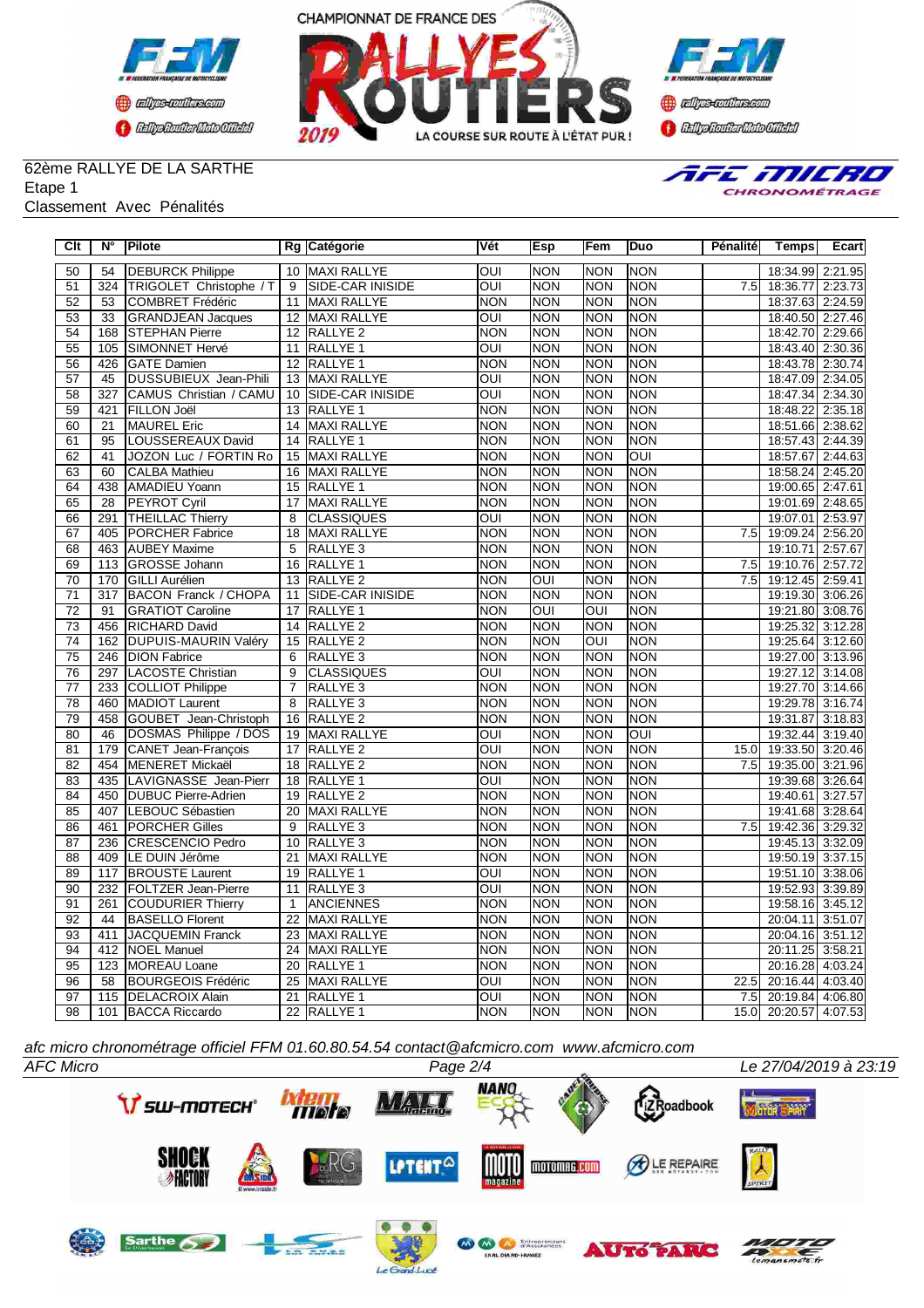





## 62ème RALLYE DE LA SARTHE Etape 1

### Classement Avec Pénalités



| Clt              | $N^{\circ}$      | <b>Pilote</b>              |                 | Rg Catégorie            | Vét                     | Esp         | Fem        | Duo        | Pénalité         | <b>Temps</b>     | Ecart   |
|------------------|------------------|----------------------------|-----------------|-------------------------|-------------------------|-------------|------------|------------|------------------|------------------|---------|
| 99               | 249              | <b>BOURGEOIS Quentin</b>   |                 | 12 RALLYE 3             | <b>NON</b>              | loui        | <b>NON</b> | <b>NON</b> | 37.5             | 20:21.92 4:08.88 |         |
| 100              | 408              | <b>LEROUX David</b>        | 26              | <b>MAXI RALLYE</b>      | <b>NON</b>              | <b>NON</b>  | <b>NON</b> | <b>NON</b> |                  | 20:26.06 4:13.02 |         |
| 101              | 299              | <b>GUILLEMOT Frédéric</b>  | 10              | <b>CLASSIQUES</b>       | OUI                     | <b>NON</b>  | <b>NON</b> | <b>NON</b> | 7.5              | 20:35.43 4:22.39 |         |
| 102              | 231              | <b>GRASSIAN Baptiste</b>   | 13              | RALLYE <sub>3</sub>     | <b>NON</b>              | NON         | <b>NON</b> | <b>NON</b> |                  | 20:38.73 4:25.69 |         |
| 103              | 304              | <b>MENARD Frédéric</b>     | 11              | <b>CLASSIQUES</b>       | OUI                     | <b>NON</b>  | <b>NON</b> | <b>NON</b> |                  | 20:40.41         | 4:27.37 |
| 104              | 462              | <b>DEBERTEIX Yann</b>      | 14              | RALLYE <sub>3</sub>     | <b>NON</b>              | <b>NON</b>  | <b>NON</b> | <b>NON</b> |                  | 20:44.76 4:31.72 |         |
| 105              | 424              | <b>GAREST Johan</b>        | 23              | <b>RALLYE 1</b>         | <b>NON</b>              | <b>NON</b>  | <b>NON</b> | <b>NON</b> |                  | 20:49.78 4:36.74 |         |
| 106              | 61               | BARRIOT Jean-Christoph     | 27              | <b>MAXI RALLYE</b>      | <b>NON</b>              | <b>NON</b>  | <b>NON</b> | <b>NON</b> | 7.5              | 20:55.78         | 4:42.74 |
| 107              | $\overline{30}$  | <b>MOTTAZ Rémi</b>         | 28              | <b>MAXI RALLYE</b>      | <b>NON</b>              | <b>NON</b>  | <b>NON</b> | <b>NON</b> |                  | 20:57.47         | 4:44.43 |
| 108              | 40               | <b>BEALLE Emmanuel</b>     | 29              | <b>MAXI RALLYE</b>      | <b>NON</b>              | <b>NON</b>  | <b>NON</b> | <b>NON</b> |                  | 21:00.48         | 4:47.44 |
| 109              | 470              | LOUIS Cyril                | 12              | <b>CLASSIQUES</b>       | <b>NON</b>              | <b>NON</b>  | <b>NON</b> | <b>NON</b> | 22.5             | 21:02.05 4:49.01 |         |
| 110              | 330              | QUILBAULT Jimmy / BEN      | 12              | <b>SIDE-CAR INISIDE</b> | <b>NON</b>              | <b>NON</b>  | <b>NON</b> | <b>NON</b> |                  | 21:06.23 4:53.19 |         |
| 111              | 55               | <b>LAMOUR Marc</b>         | 30              | <b>MAXI RALLYE</b>      | <b>NON</b>              | <b>NON</b>  | <b>NON</b> | <b>NON</b> |                  | 21:14.38         | 5:01.34 |
| 112              | $\overline{31}$  | POTIER Guillaume           | 31              | <b>MAXI RALLYE</b>      | <b>NON</b>              | <b>NON</b>  | <b>NON</b> | <b>NON</b> |                  | 21:18.77         | 5:05.73 |
| $\overline{113}$ | 437              | <b>MORSALINE Thibaud</b>   | $\overline{24}$ | RALLYE <sub>1</sub>     | <b>NON</b>              | <b>NON</b>  | <b>NON</b> | <b>NON</b> |                  | 21:20.15 5:07.11 |         |
| 114              | 429              | <b>ROQUAIN Kevin</b>       | 25              | RALLYE 1                | <b>NON</b>              | <b>NON</b>  | <b>NON</b> | <b>NON</b> | 7.5              | 21:20.43 5:07.39 |         |
| 115              | 422              | <b>JOYAU Laurent</b>       | $\overline{26}$ | RALLYE <sub>1</sub>     | <b>NON</b>              | <b>NON</b>  | <b>NON</b> | <b>NON</b> |                  | 21:21.92         | 5:08.88 |
| 116              | 449              | <b>SAUVAGE Mathias</b>     | 20              | <b>RALLYE 2</b>         | <b>NON</b>              | <b>NON</b>  | <b>NON</b> | <b>NON</b> |                  | 21:27.85         | 5:14.81 |
| 117              | 406              | <b>BOISSERIE Philippe</b>  | $\overline{32}$ | <b>MAXI RALLYE</b>      | <b>NON</b>              | NON         | NON        | <b>NON</b> | 37.5             | 21:29.28 5:16.24 |         |
| 118              | 267              | <b>MARTIN Eric</b>         | $\mathfrak{p}$  | <b>ANCIENNES</b>        | OUI                     | NON         | <b>NON</b> | <b>NON</b> |                  | 21:41.39 5:28.35 |         |
| 119              | 471              | CHAPON Cédric              | $\overline{13}$ | <b>CLASSIQUES</b>       | <b>NON</b>              | <b>NON</b>  | <b>NON</b> | <b>NON</b> | 1:07.5           | 21:43.29 5:30.25 |         |
| 120              | 410              | <b>PACCAULT Renan</b>      | $\overline{33}$ | <b>MAXI RALLYE</b>      | <b>NON</b>              | <b>NON</b>  | <b>NON</b> | <b>NON</b> | 22.5             | 21:43.74 5:30.70 |         |
| 121              | 427              | <b>DUJARRIER Thierry</b>   | 27              | RALLYE <sub>1</sub>     | <b>NON</b>              | <b>NON</b>  | <b>NON</b> | <b>NON</b> |                  | 21:57.89 5:44.85 |         |
| 122              | 319              | GUGLIELMI Séverine / B     | 13              | SIDE-CAR INISIDE        | <b>NON</b>              | <b>INON</b> | loui       | <b>NON</b> |                  | 22:09.51         | 5:56.47 |
| 123              | 172              | <b>SCHMUCK Patrick</b>     | 21              | <b>RALLYE 2</b>         | OUI                     | <b>NON</b>  | <b>NON</b> | <b>NON</b> | 2:07.5           | 22:31.29 6:18.25 |         |
| 124              | 457              | LAROCHE Sébastien          | 22              | RALLYE <sub>2</sub>     | <b>NON</b>              | <b>NON</b>  | <b>NON</b> | <b>NON</b> |                  | 22:32.05         | 6:19.01 |
| 125              |                  | 433 PORE Benoît            | 28              | <b>RALLYE 1</b>         | <b>NON</b>              | <b>NON</b>  | <b>NON</b> | <b>NON</b> | 2:37.5           | 22:33.93 6:20.89 |         |
| 126              | 273              | <b>ZABRONIECKA Sylvie</b>  | $\overline{3}$  | <b>ANCIENNES</b>        | <b>NON</b>              | <b>NON</b>  | OUI        | <b>NON</b> | 45.0             | 22:39.73         | 6:26.69 |
| 127              | 432              | MASSON Hugues-Olivier/     | 29              | <b>RALLYE 1</b>         | <b>NON</b>              | <b>NON</b>  | <b>NON</b> | Б          | $\overline{7.5}$ | 22:47.90         | 6:34.86 |
| 128              | $\overline{262}$ | ZABRONIECKA Joël           | $\overline{4}$  | <b>ANCIENNES</b>        | OUI                     | <b>NON</b>  | <b>NON</b> | <b>NON</b> | 1:00.0           | 22:52.17         | 6:39.13 |
| 129              | 436              | GASTINEAU Matthieu / G     | 30              | <b>RALLYE 1</b>         | <b>NON</b>              | <b>NON</b>  | <b>NON</b> | Б          | 3:45.0           | 22:52.18 6:39.14 |         |
| 130              | 430              | <b>GARNIER Mickaël</b>     | 31              | RALLYE <sub>1</sub>     | <b>NON</b>              | <b>NON</b>  | <b>NON</b> | <b>NON</b> | 2:52.5           | 22:55.24 6:42.20 |         |
| $\overline{131}$ | 452              | MARTINEAU Bertrand         | $\overline{23}$ | <b>RALLYE 2</b>         | <b>NON</b>              | <b>NON</b>  | <b>NON</b> | <b>NON</b> | 2:37.5           | 22:58.75 6:45.71 |         |
| 132              | 251              | <b>GERMANIQUE Pascal</b>   | 15              | RALLYE <sub>3</sub>     | OUI                     | <b>NON</b>  | <b>NON</b> | <b>NON</b> |                  | 23:06.09         | 6:53.05 |
| 133              | 268              | <b>RENAULT Laurent</b>     | 5               | <b>ANCIENNES</b>        | OUI                     | <b>NON</b>  | <b>NON</b> | <b>NON</b> |                  | 23:19.09 7:06.05 |         |
| 134              | 434              | <b>DELPLANQUE Romain</b>   | 32              | RALLYE <sub>1</sub>     | <b>NON</b>              | <b>NON</b>  | <b>NON</b> | <b>NON</b> | 2:22.5           | 23:31.90 7:18.86 |         |
| 135              | 173              | <b>MESSEGHEM Christian</b> | $\overline{24}$ | <b>RALLYE 2</b>         | OUI                     | <b>NON</b>  | <b>NON</b> | <b>NON</b> | 2:15.0           | 23:40.49         | 7:27.45 |
| 136              | 464              | <b>LECARDRONNEL Lucas</b>  | 16              | RALLYE <sub>3</sub>     | <b>NON</b>              | <b>NON</b>  | <b>NON</b> | <b>NON</b> | 3:07.5           | 25:10.78         | 8:57.74 |
| 137              | 104              | <b>PREUDHOMME Benjami</b>  |                 | 33 RALLYE 1             | <b>NON</b>              | OUI         | <b>NON</b> | <b>NON</b> | 15.0             | 25:19.54         | 9:06.50 |
| 138              | 247              | EVERARD DE HARZIR AI       | 17              | <b>RALLYE 3</b>         | OUI                     | <b>NON</b>  | <b>NON</b> | <b>NON</b> | 5:07.5           | 26:29.08         | 10:16.0 |
| 139              | 308              | <b>STEPHAN PHILIPPE</b>    | 14              | <b>CLASSIQUES</b>       | OUI                     | <b>NON</b>  | <b>NON</b> | <b>NON</b> | 5:30.0           | 27:32.84         | 11:19.8 |
| 140              | 242              | <b>DUHAMEL Daniel</b>      | 18              | RALLYE <sub>3</sub>     | <b>NON</b>              | <b>NON</b>  | <b>NON</b> | <b>NON</b> | 10:00.0          | 28:47.24         | 12:34.2 |
| 141              | 300              | <b>FANIEN Gilles</b>       | 15              | <b>CLASSIQUES</b>       | $\overline{\text{OUI}}$ | <b>NON</b>  | <b>NON</b> | <b>NON</b> | 5:15.0           | 28:59.07         | 12:46.0 |
| 142              |                  | 243   DUHAMEL Théo         |                 | 19 RALLYE 3             | <b>NON</b>              | loui        | <b>NON</b> | <b>NON</b> | 10:15.0          | 29:02.58 12:49.5 |         |

## **Abandons**

| 109 | חורי<br>$\triangle$ NIC<br>$\ddot{\phantom{0}}$<br><b>Nicolas</b><br>UN<br>$\mathbf{v}$ | $\sqrt{2}$<br>◡<br>. .<br>ᇺ                              | <b>INON</b> | 'NON'<br>IN | INON            | <b>NON</b> |  |  |
|-----|-----------------------------------------------------------------------------------------|----------------------------------------------------------|-------------|-------------|-----------------|------------|--|--|
| 328 | VIEM<br>$-MONT$<br>.vie'<br>auren                                                       | <b>SIDE</b><br><b>INIS</b><br>'SIDE<br>'ΔL<br>וטופו<br>┄ | IOUI        | <b>INON</b> | INON<br>⊶ ا بي. | <b>NON</b> |  |  |

*afc micro chronométrage officiel FFM 01.60.80.54.54 contact@afcmicro.com www.afcmicro.com*

Le Grand-Lucé